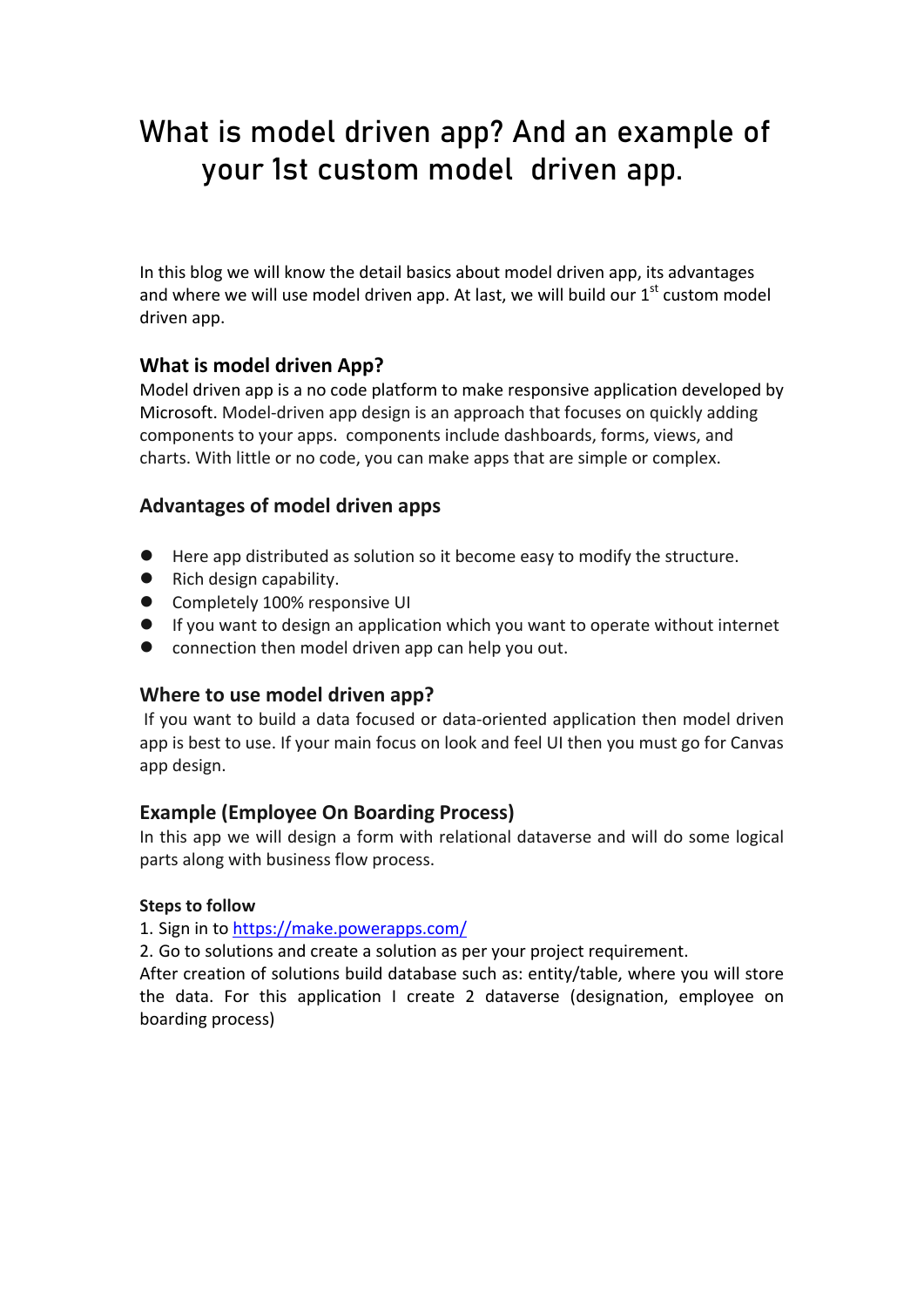| $\equiv$                       | $\circ$ Search                                                  | + New $\vee$ B Add existing $\vee$ D Publish all customizations $\frac{1}{10}$ Show dependencies $\cdots$                               | $\varphi$ Search |
|--------------------------------|-----------------------------------------------------------------|-----------------------------------------------------------------------------------------------------------------------------------------|------------------|
| $\leftarrow$ Back to solutions | $E \equiv$ All (8)                                              |                                                                                                                                         |                  |
| <b>Employee Onboarding S</b>   | $\mathbb{P}$ Apps (1)                                           | All                                                                                                                                     |                  |
| 凡<br>Overview                  | $\oplus$ Chatbots (0)                                           | E<br>Display name $\uparrow \vee$<br>Ma $\vee$ Last Modif $\vee$ Owner $\vee$<br>Name $\vee$<br>Type $\vee$                             | St               |
| Έ<br>Objects                   | $\equiv$ Choices (1)<br>$\sigma'^2$ Cloud flows (0)             | $\boxplus$<br>cr168_designation<br>Table<br>No<br>Designation<br>4 hours ago<br>$\overline{\phantom{a}}$<br>18                          |                  |
| $\Omega$<br>History            | $\overline{\mathbb{F}_0}$ Processes (1)<br>$\Box$ City mane (1) | $\overline{\mathbb{H}}$<br>Table<br>cr168_employee<br>No<br>Employee Onboarding Process<br>1 hour ago<br>14<br>$\overline{\phantom{a}}$ |                  |

3. Then create columns as per your requirement data types.

4. After completion go to data and click on add record button it will navigate you into form which will be not structured as per your columns concern. IN form section edit the main form type

5. Then you have to adjust the form by dragging the columns from the left side tree view.

|                                  |                                                                                                                                   | $\sqrt{2}$ \cdots \cdotsic \cdotsic \cdotsic \cdotsic \cdotsic \cdotsic \cdotsic \cdotsic \cdotsic \cdotsic \cdotsic \cdotsic \cdotsic \cdotsic \cdotsic \cdotsic \cdotsic \cdotsic \cdotsic \cdotsic \cdotsic \cdotsic \cdotsic                                                                                                                                                                                   | $\Box$ Save $\vee$ $\Box$ Publish                                                                                           |
|----------------------------------|-----------------------------------------------------------------------------------------------------------------------------------|--------------------------------------------------------------------------------------------------------------------------------------------------------------------------------------------------------------------------------------------------------------------------------------------------------------------------------------------------------------------------------------------------------------------|-----------------------------------------------------------------------------------------------------------------------------|
| Ξ<br>Ŧ                           | $\times$<br>Tree view<br>$\nabla \vee$<br>$O$ Search                                                                              | New Employee Onboarding Process<br>Softree Debasish<br>$\sim$<br>Outser<br>$\bullet$<br>0<br>onboarding business flow<br>Active for less than one mi<br>Hr Status (< 1 Min)<br>IT Admin Status                                                                                                                                                                                                                     | Information<br>Main form<br>Properties<br>Events                                                                            |
| $\overline{\text{4b}}$<br>⋓<br>B | $\vee$ $\blacksquare$ Information<br>$\geq$ $\Box$ Header<br>> □ Employee Basics Informat<br>$\sum$ IT Admin Tab<br>$\Box$ Footer | Employee Basics Information IT Admin Tab<br>Employee Name<br>The con-<br>Designation<br>×<br>Employee Type<br>Imail<br><b>COL</b><br>Phone:<br>$\sim$<br>Interview Details<br>$+$ New Designation $u^{\#}$ Flow $\smile$<br>Manager Email<br>New SG control 1632825326522<br><b>COL</b><br>$\circ$<br>$\mathcal{Q}$<br>Search this view<br>Interview Start Date                                                    | Table<br><b>Employee Onboarding Process</b><br><b>Display Name</b><br>Information<br>Description<br>A form for this entity. |
|                                  |                                                                                                                                   | $\sqrt{ }$ Designation Name $\uparrow \ \vee$<br>Description V<br>Minimum Experience   V<br>Interview End Date<br>m<br>Ms power Bi developer<br>Junior Software Developer<br>$\overline{1}$<br>A Date of Joining<br>m<br>$\overline{c}$<br>Power Apps Developer<br>Ms power Apps developer j<br>No. Of Leave<br>$\sim$<br>Senior Software Developer<br>$\sim$<br>$\sim$<br>ABC 1-3 of 3<br>$B = 1$<br>$\Xi$ Attitu | Max Width (pixels)<br>1,920<br>$\vee$ Show image $\circledcirc$                                                             |

6. As I create two dataverse for the relation (many to one) create a lookup column on 1 dataverse and call that on  $2^{nd}$  dataverse. Below is the screen short of one dataverse employee on boarding process.

|                           | - - - - - - - - - - - - - -                          | ייו ט                                                                                                                                    |          |                |                        |             |               |                                         |                |
|---------------------------|------------------------------------------------------|------------------------------------------------------------------------------------------------------------------------------------------|----------|----------------|------------------------|-------------|---------------|-----------------------------------------|----------------|
| ≡                         | $O$ Search                                           | $+$ Add column $+$ Add subcomponents $+$ Add required components $\mathbb{\hat{m}}$ Delete table $\mathbb{\hat{m}}$ Data $\vee$ $\cdots$ |          |                |                        |             |               | $\equiv$ Custom $\vee$ $\supset$ Search |                |
| $-$ Back to solutions     | $E$ All (8)                                          |                                                                                                                                          |          |                |                        |             |               |                                         |                |
| mployee Onboarding S      | $\mathbb{P}$ Apps (1)                                | Tables > Employee Onboarding Process                                                                                                     |          |                |                        |             |               |                                         |                |
| В<br>Overview             | $\oplus$ Chatbots (0)                                | Display name $\uparrow \sim$                                                                                                             |          | Name $\vee$    | Data type $\vee$       | Type $\vee$ | Custom $\vee$ | Required $\vee$                         | Searcha $\vee$ |
| 肩<br>Objects              | Choices (1)<br>$\sigma$ <sup>a</sup> Cloud flows (0) | Date of joining                                                                                                                          | $\cdots$ | cr168_dateofj  | <sup>同</sup> Date Only | Custom      | $\checkmark$  | Optional                                | $\checkmark$   |
| $\overline{O}$<br>History | 图 Processes (1)                                      | (Deprecated) Traversed Path                                                                                                              | $\cdots$ | traversedpath  | <b>Emil</b> Text       | Custom      |               | Optional                                |                |
|                           | Site maps (1)                                        | Designation                                                                                                                              | $\cdots$ | cr168 designa  | EB Lookup              | Custom      | $\checkmark$  | Optional                                | $\checkmark$   |
|                           | $\vee$ $\Box$ Tables (3)                             | <b>DOB</b>                                                                                                                               | $\cdots$ | cr168 dob      | <sup>固</sup> Date Only | Custom      | $\checkmark$  | Optional                                | $\checkmark$   |
|                           | Designation<br>>                                     | Email                                                                                                                                    | $\cdots$ | cr168_email    | Email                  | Custom      | $\checkmark$  | Optional                                |                |
|                           | $\vee$ Employee Onboarding P                         | Employee Name Primary Name Column                                                                                                        | 1.1.1    | cr168 employ   | <b>Emil</b> Text       | Custom      | $\checkmark$  | Required                                | $\checkmark$   |
|                           | <b>ESI</b> Columns                                   | Employee Type                                                                                                                            | $\cdots$ | cr168 employ   | = Choices              | Custom      | $\checkmark$  | Optional                                |                |
|                           | $\propto_{\alpha}^{\alpha}$ Relationships            | interview End Date                                                                                                                       | $\cdots$ | cr168 intervie | Date Only              | Custom      | $\checkmark$  | Optional                                | $\checkmark$   |
|                           | & Business rules                                     | Interview Start Date                                                                                                                     | $\cdots$ | cr168 intervie | Date Only              | Custom      | $\checkmark$  | Optional                                | $\checkmark$   |
|                           | $\Box$ Views                                         | Is Account Created                                                                                                                       | $\cdots$ | cr168 isaccou  | $\equiv$ Yes/No        | Custom      | $\checkmark$  | Optional                                | $\checkmark$   |
|                           | <b>目</b> Forms                                       | Is system Allocated                                                                                                                      | $\cdots$ | cr168 issyste  | $\equiv$ Yes/No        | Custom      | $\checkmark$  | Optional                                | $\checkmark$   |
|                           | Dashboards                                           | Is VPN allocated                                                                                                                         | $\cdots$ | cr168 isvpnall | $\equiv$ Yes/No        | Custom      | $\checkmark$  | Optional                                | $\checkmark$   |
|                           | ⊵ Charts                                             | Manager Email                                                                                                                            | $\cdots$ | cr168 manage   | <b>Email</b>           | Custom      | $\checkmark$  | Optional                                | $\checkmark$   |
|                           | & Keys                                               | No. Of Leave                                                                                                                             | $\cdots$ | cr168 nooflea  | <sup>[33]</sup> Whole  | Custom      | $\checkmark$  | Optional                                | $\checkmark$   |
|                           | <b>E</b> Commands                                    | Phone                                                                                                                                    | $\cdots$ | cr168 phone    | <b>ESI</b> Phone       | Custom      | $\checkmark$  | Optional                                | $\checkmark$   |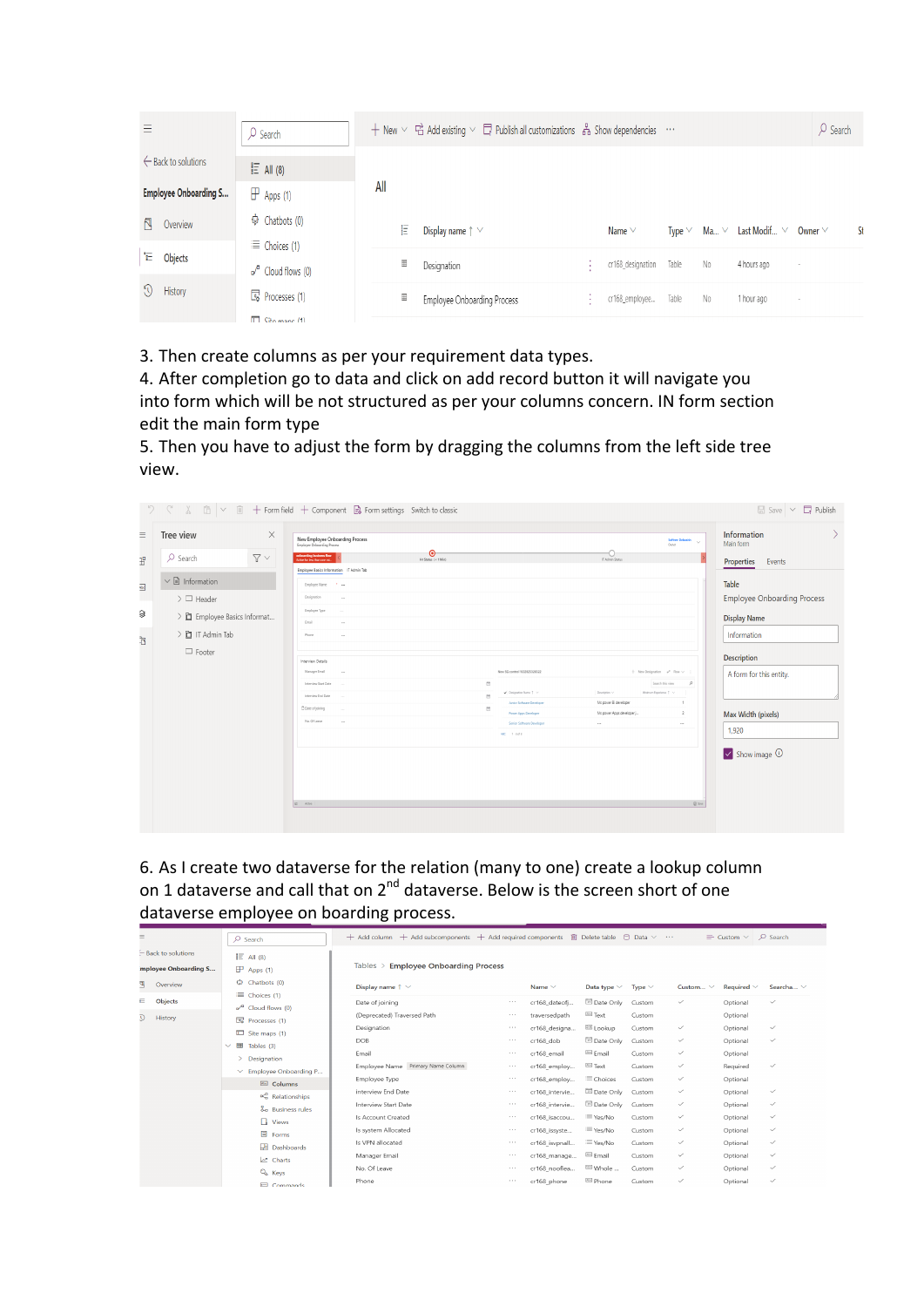After completion of all the basics go back solution you create and go to new button and click on model driven app and choose modern apps.

|          |                                                 |                                                                                                                                                                                                                          | ■ Save ■ Publish ▶ Play                       |
|----------|-------------------------------------------------|--------------------------------------------------------------------------------------------------------------------------------------------------------------------------------------------------------------------------|-----------------------------------------------|
| $\equiv$ | $\times$<br>Pages                               | ام<br>$+$<br>$\mathbf{V}$<br>冊<br>$(\mathsf{SD})$<br><b>Power Apps</b><br>Onboarding status app                                                                                                                          | Onboarding status app<br>⟩                    |
| D        | $O$ Search                                      | Show Chart<br>$\equiv$<br>$\leftarrow$                                                                                                                                                                                   | Solution<br><b>Employee Onboarding System</b> |
| 乍        | + Add page                                      | ⋒<br>Home<br>$\mathcal{L}$<br>Active Employee Onboarding Processes $\vee$<br>Quick find                                                                                                                                  | App name                                      |
| $\Box$   | $\mathbb{P}$ App<br>> Employee Onboarding Proce | <br>$\odot$<br>$\checkmark$<br>Recent<br>Employee T $\vee$ Interview S $\vee$ Interview E $\vee$ Date of $\uparrow \vee$ Manager E $\vee$<br>Email $\vee$<br>$DOB$ $\sim$<br>$\checkmark$<br>$\overrightarrow{x}$ Pinned | Onboarding status app                         |
|          |                                                 | as@gmail.com Full Time<br>9/29/2021<br>10/2/2021<br>11/1/2021<br>dj@qmail.com.<br>---<br><b>Employee database</b>                                                                                                        | <b>Description</b>                            |
|          |                                                 | $-$<br>$\cdots$<br>---<br>---<br>$- - -$<br>$- - -$<br>$\cdots$<br>١ô<br>Employee Onboardi                                                                                                                               |                                               |
|          |                                                 | krushna12@gn Full Time<br>9/30/2021<br>10/30/2021<br>Debasis@qmai<br>9/28/2021<br>$\cdots$                                                                                                                               |                                               |
|          |                                                 |                                                                                                                                                                                                                          |                                               |
|          |                                                 |                                                                                                                                                                                                                          |                                               |
|          |                                                 |                                                                                                                                                                                                                          |                                               |
|          |                                                 |                                                                                                                                                                                                                          |                                               |
|          |                                                 |                                                                                                                                                                                                                          |                                               |
|          |                                                 | $\overline{4}$                                                                                                                                                                                                           |                                               |

7. After click on that it will navigate to its main UI window.

Then edit the navigate form for the dash board which is known as sitemap in classic apps. Whenever everything ready save and publish your app. And play the app, your app is ready.

When your UI form, views, dataverse part completed then we will go for business process flow. Log in t[o https://india.flow.microsoft.com/](https://india.flow.microsoft.com/) 

8. After log in to the above link go to my flows then go to business flows and choose the dataverse where you want to pass that flow. Find the screen short below what flow I use in application.

| onboarding business flow $\vee$<br>$\Box$<br>面<br>$X_{\rm s}$<br>面<br>$\circ$<br>$a^{a}$<br>$^{+}$                                      | <b>图</b> Validate<br>C Update | $\mathbb{F}_\mathbb{Z}$ Save As<br>© Deactivate | <b>T</b> Order Process Flow | PR Edit Security Roles<br>$2$ Help $\sim$<br>$\cdots$ |
|-----------------------------------------------------------------------------------------------------------------------------------------|-------------------------------|-------------------------------------------------|-----------------------------|-------------------------------------------------------|
| Cut<br>Delete<br>Snapshot<br>Add<br>Paste<br>Connector<br>Copy                                                                          |                               |                                                 |                             |                                                       |
|                                                                                                                                         |                               |                                                 | Q<br>Q<br>$\Box$            | Properties<br>Components<br>$\blacktriangle$ Flow     |
| <b>Employee Onboarding Process</b><br><b>Employee Onboarding Process</b><br>$\Sigma$<br>$\Sigma$<br><b>IT Admin Status</b><br>Hr Status |                               |                                                 |                             | $\sum$<br>Stage                                       |
| $\circ$<br>⊙o.<br>$B = 6$<br>$g = 3$<br>Details $\vee$<br>Details $\vee$                                                                |                               |                                                 |                             | Å<br>Condition                                        |
|                                                                                                                                         |                               |                                                 |                             | ▲ Composition                                         |
|                                                                                                                                         |                               |                                                 |                             | 監<br>Data Step                                        |
|                                                                                                                                         |                               |                                                 |                             | Ō<br>Workflow                                         |
| 國                                                                                                                                       |                               |                                                 |                             | $\blacksquare$<br><b>Action Step</b>                  |
|                                                                                                                                         |                               |                                                 |                             | Flow Step<br>(Preview)<br>$\mathbf{e}^{\mathbf{p}}$   |

9. After creation of the flow provide the requirement steps to the flow and save, validate the flow and activate the flow.

10. And go to the app and the dataverse you choose will find the flow on that above.

### **Output**